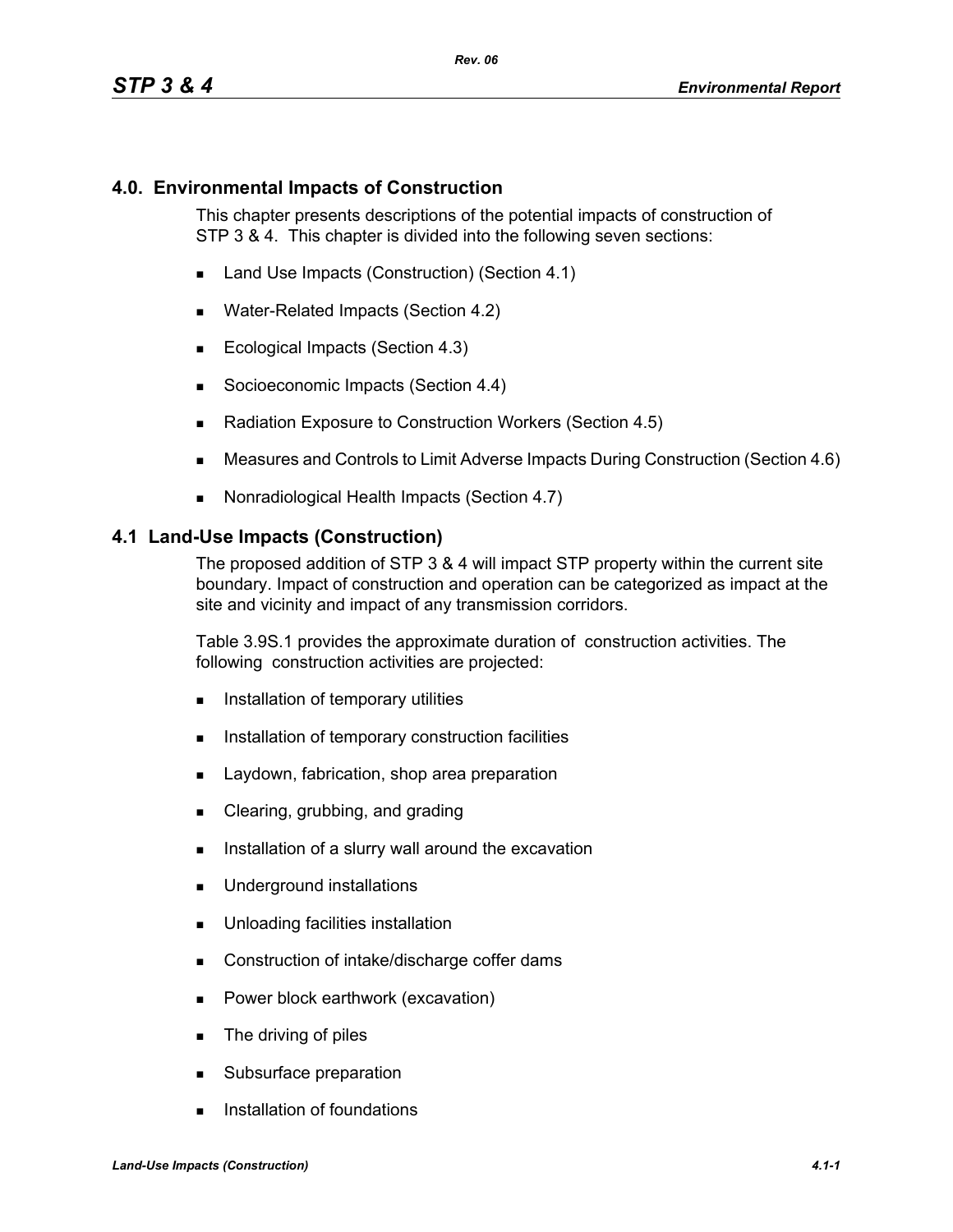*Rev. 06*

- **Placement of backfill, concrete, or permanent retaining walls supporting safety** related SSC's within an excavation
- In-place assembly, erection, fabrication or testing
- Construction of main power block building/structures
- **EXECT** Circulating water intake and pump house
- Ultimate heat sink cooling towers and pump houses

Upon completion of construction activities, surface and subsurface features would be restored in accordance with landowner and permit/consent requirements (Subsection 3.9S.2.11).

Construction activities and potential land-use impacts to the site and vicinity are presented in Subsection 4.1.1. Potential impacts along transmission corridors and offsite areas are addressed in Subsection 4.1.2. Subsection 4.1.3 describes potential impacts of the proposed project construction activities associated with historical and cultural resource properties at the site and vicinity.

# **4.1.1 The Site and Vicinity**

## **4.1.1.1 Impact Assessment (direct)**

Before construction of STP 1 & 2 in the early 1980s, land within the site boundary would have been classified as agricultural, forest, or rangeland (see Figure 2.2-1 and Table 2.2-1). Subsection 2.2.1.1 identifies land-use classification at the site based on NOAA categories. Of the approximately 12,220 acres within the STP property (Table 2.2-1), approximately 57.5% comprises water, 33.1% agricultural land, 8.8% forest land, with the remaining land use (0.7%) classified as rangeland. Cattle are permitted to graze on a small portion of STP land adjacent to the Colorado River. This area is located just within the eastern boundary of the STP property, south of the STP barge slip.

Land use within six miles of the STP site is discussed in Subsection 2.2.1. Land use is predominantly agricultural, but there is also commercial fishing in the lower Colorado River, East and West Matagorda Bays,Gulf Intracoastal Waterway, and the Gulf of Mexico (Reference 4.1-1). Recreational use areas within six miles of the STP site include the Lower Colorado River Authority (LCRA) Park.

All temporary and new permanent facilities associated with the construction of STP 3 & 4 are located within the existing STP site boundary, on land areas previously disturbed by construction (Reference 4.1-2). STPNOC concludes that the site landuse impacts upon completion of all construction activities would be SMALL and would not warrant mitigation.

Land directly affected by construction would be confined to the existing site and only those transmission corridors contained within the site boundary (fenceline). There are no new offsite transmission lines or corridors required to support STP 3 & 4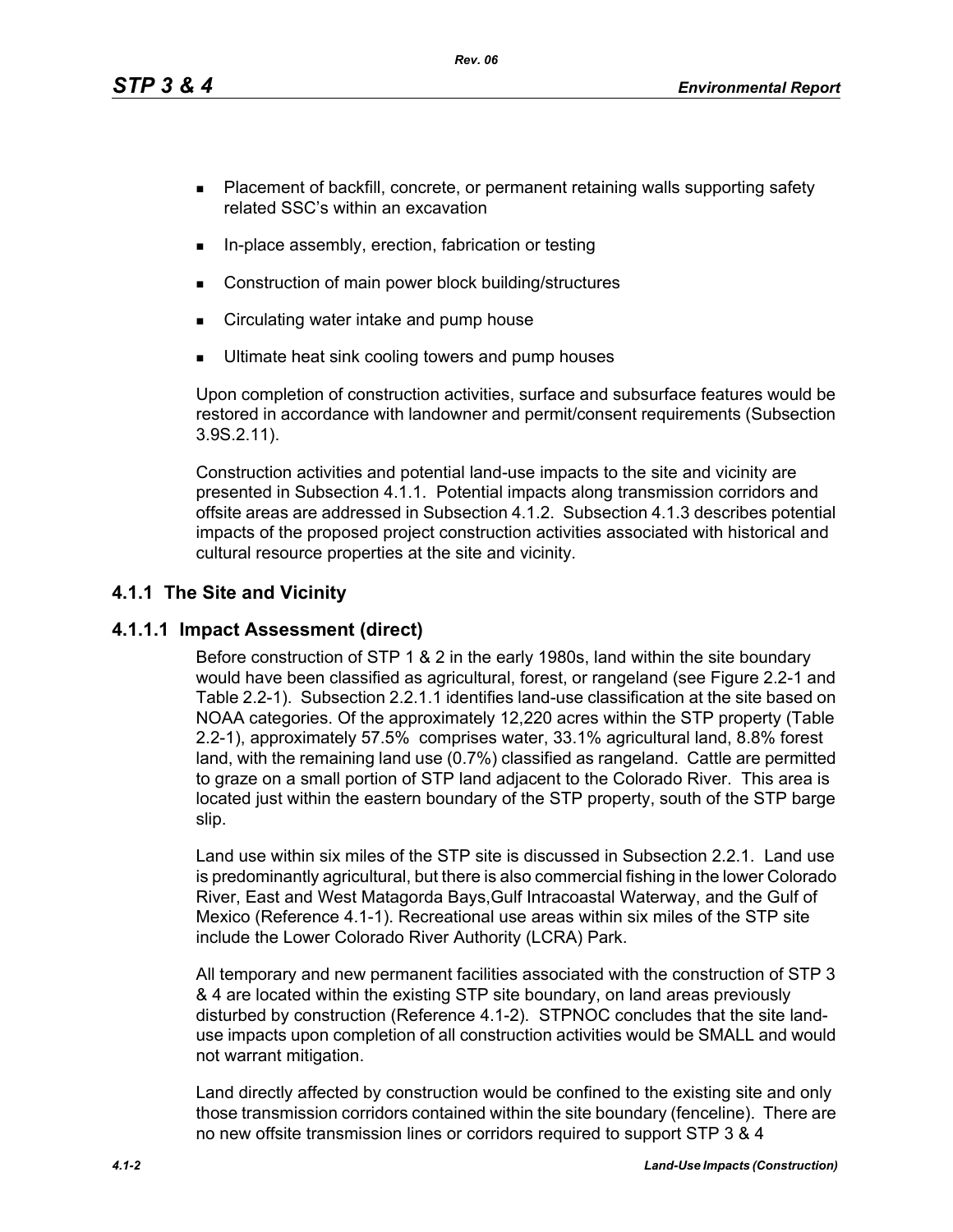(Subsection 2.2.2.2). Transmission lines and offsite areas are further discussed in Subsection 4.1.2. Areas that would be disturbed by site construction are located primarily to the west of the existing STP 1 & 2, as shown in Figure 3.9S-1.

Of the approximately 12,220 acres located within the site boundary (fenceline), approximately 540 acres would be disturbed for long-term or short-term construction activities associated with construction of STP 3 & 4 and their supporting facilities. Since there is no zoning in Matagorda County, no rezoning would be required for this project (Reference 4.1-3). All land that would be impacted during construction of STP 3 & 4 is within the STP site boundary, and was previously disturbed during construction of STP 1 & 2 (References 4.1-2 and 4.1-4).

A heavy haul road would be constructed from STP 3 & 4 to the existing road to the barge slip to accommodate large construction vehicles (Subsection 3.9S.3.2). This heavy-haul road would be approximately 2.5 miles long and approximately 50 feet wide and provide access from the east side of the site to the west side of the site where construction of STP 3 & 4 would take place. The construction workforce would use the existing south extension from Farm-to-Market (FM) 521 to access STP 3 & 4 (see Figure 3.9S-1). The construction workforce would avoid the existing East Site Access Road in order to minimize disruption of traffic patterns to STP 1 & 2 (Subsection 3.9S.3.2).

Approximately 300 acres of the approximately 540 acres disturbed during site preparation and construction would be dedicated permanently to the new units and their supporting facilities (power block, cooling tower, switchyard)(see Figure 3.9S1). The remaining disturbed acreage would be used for temporary construction facilities, laydown areas, construction parking areas, and borrow/spoil storage (Subsection 3.9S.3). Temporary construction laydown areas would be located to the north and south of the STP 3 & 4 power block construction area. Temporary construction facilities would also be located south of the STP 3 & 4 power block construction area. Construction parking lots and borrow/soil storage would generally be to the west of the new STP 3 & 4 construction area. The acres of land that would be dedicated to the new units and their supporting facilities are indicated in Table 4.1-1. The permanent structures and facilities include:

- Road and rail construction
- **Security construction**
- **Reactor Building**
- Control Building
- **Turbine Building**
- Fire Protection pump house
- Radwaste Building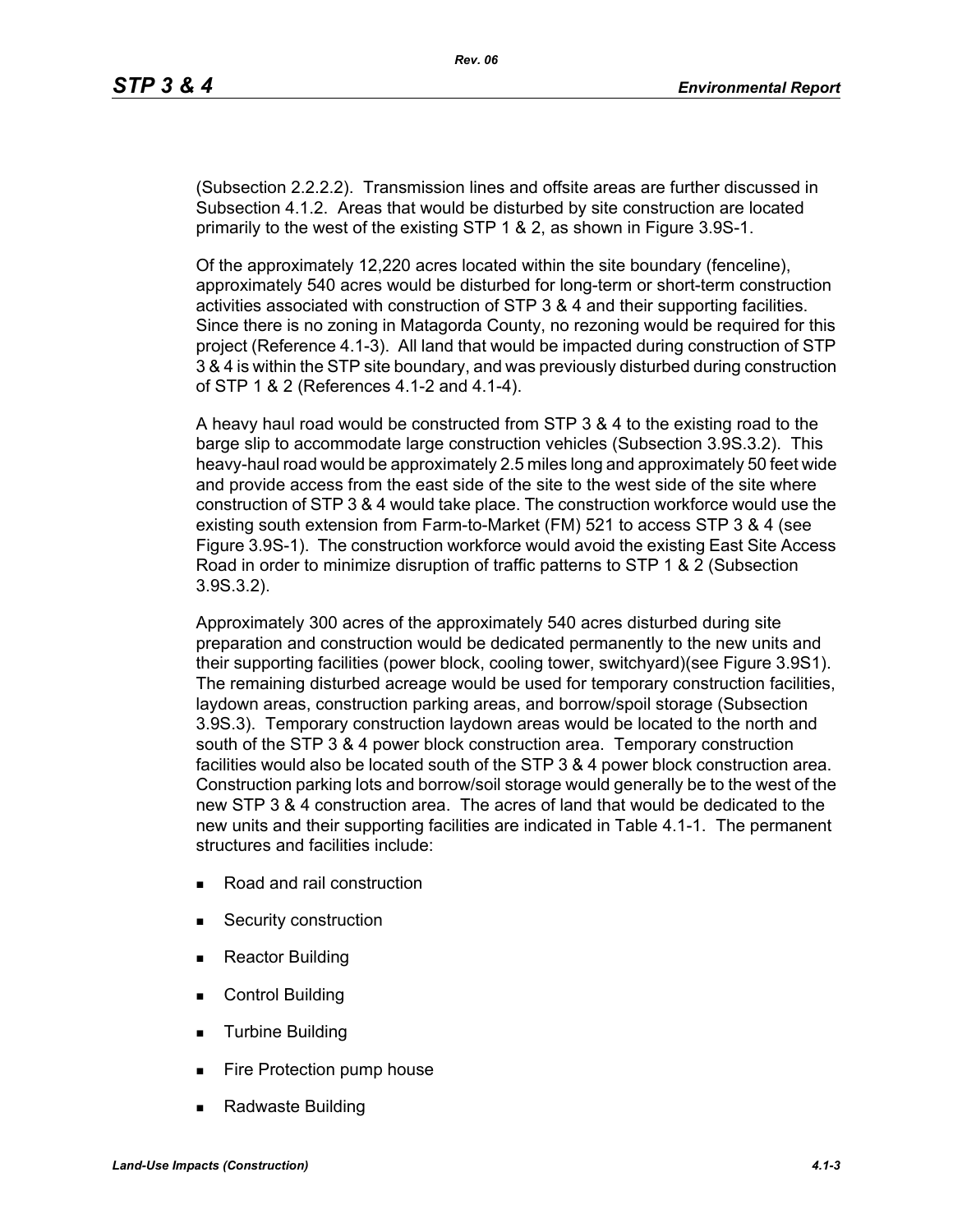- Service Building
- Switchyard and installation of the main transformers
- Administration, simulator, and training facility buildings
- Circulating water intake, discharge, and pump house
- Ultimate Heat Sink (UHS) basins, cooling towers and UHS pump houses (hereafter called cooling tower)
- Yard tanks

No existing utilities cross the STP property. Upon completion of construction activities, surface and subsurface features would be restored in accordance with landowner and permit/consent requirements (Subsection 3.9S.2.11).

All site preparation and construction activities would be conducted in accordance with federal, state, and local regulations. As described in Subsection 3.9S.2, STPNOC would acquire all necessary permits and authorizations and implement environmental controls (such as a Storm Water Pollution Prevention Plan [SWPPP] in accordance with Texas Pollutant Discharge Elimination System [TPDES] program) before earth disturbing activities begin. Site preparation and construction activities that would affect land use include clearing, grubbing, excavating, grading and stockpiling. Measures used to limit adverse impacts during construction are outlined in Table 4.6-1.

Permanently disturbed areas within the site would be contoured and stabilized in accordance with design specifications. When necessary, revegetation would comply with site maintenance and safety requirements. Methods to stabilize areas, prevent erosion and sedimentation, and reduce polluted runoff would comply with applicable laws, regulations, permit requirements, good engineering and construction practices, and recognized Best Management Practices (BMPs). The State of Texas does not have their own Storm Water Management BMP handbook; however, all construction sites with a disturbed area of one acre or larger are required to comply with the Clean Water Act requirements to reduce polluted runoff. These requirements include coverage under the State of Texas TPDES permit, development and implementation of a SWPPP, weekly inspections and documentation of runoff controls, and notification of regulatory authorities when the site has been stabilized. Applicable industry guidance would be followed to reduce stormwater quantity, improve stormwater quality, and protect receiving water and downstream areas.

Construction activities within the site would not take place within a floodplain (Reference 4.1-5). However, the STP property is located almost entirely within the coastal zone as defined by the Texas Coastal Management Program (CMP) (Figure 2.2-1), therefore SMALL to MODERATE construction impacts would take place within the coastal zone (Subsection 2.2.1.1). Additional impacts to land secondarily affected by construction are discussed in Section 4.1. To mitigate impacts, STPNOC would maintain communication with local and regional governmental and nongovernmental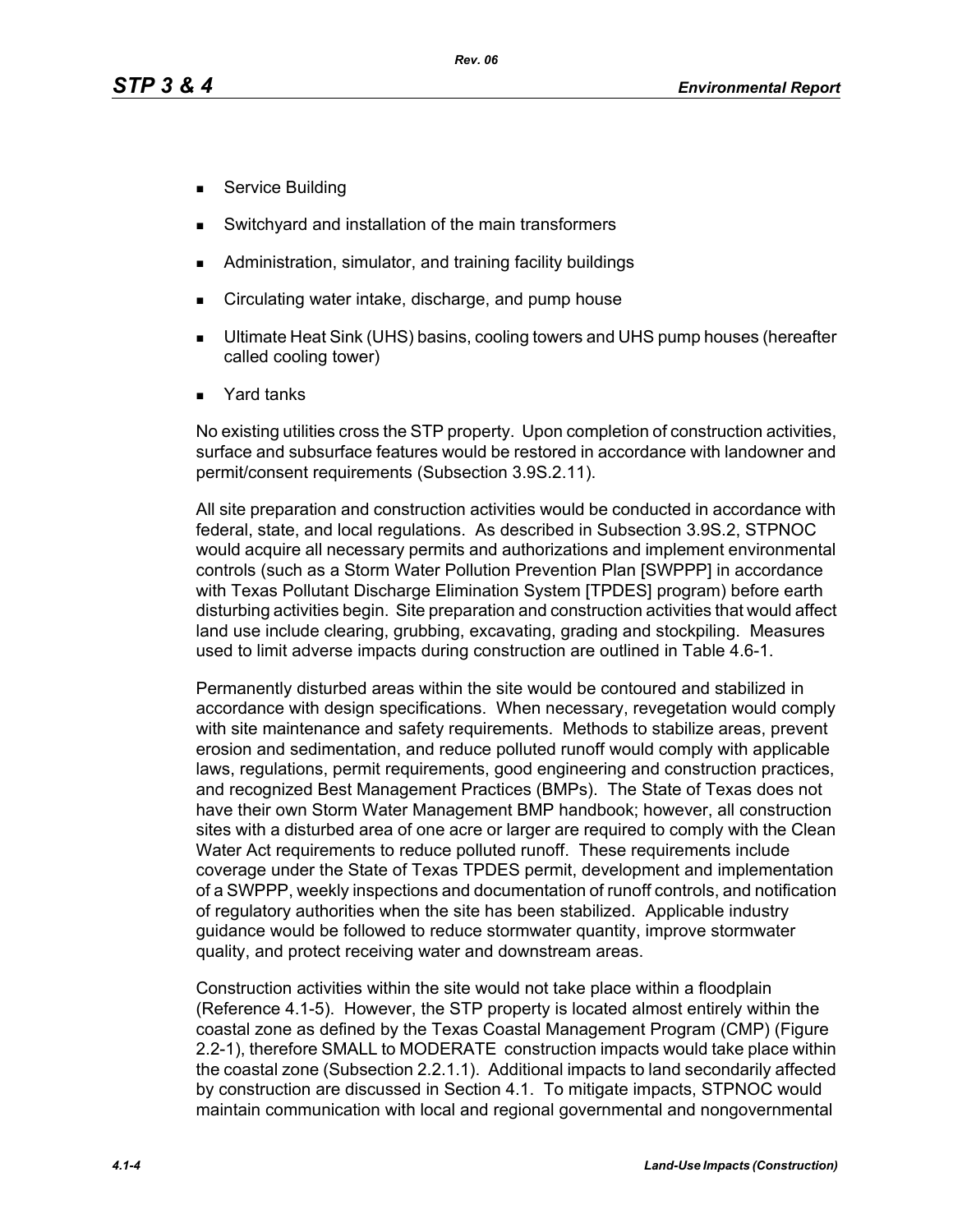organizations (e.g., LCRA, etc.) to verify that construction activities comply with applicable laws and regulations.

Approximately 127.6 acres of wetlands can be found on the STP site (Figure 2.4-3). Man-made wetlands totaling 110 acres (Reference 4.1-1) are located approximately 1800 feet north of the essential cooling pond. These wetlands would not be disturbed by construction activities. Other wetland areas (a total of 29, equaling 17.6 acres) are found on the STP site The wetlands are located near areas designated as temporary laydown, construction office, construction parking, and spoil areas. These sites will be avoided and protected during the construction phase, thus limiting direct impacts. STP would use silt fences and other erosion control devices, as needed, to help mitigate the possibility of surface water runoff from proposed construction activities impacting the STP site's surface water drainage features. (for more information, see Subsection 4.3.1.1).

Care would be taken so that sensitive areas are not impacted by other construction activities. As shown in Figure 3.9S-1, where possible, locations for temporary construction facilities have been carefully selected to avoid man-made or natural wetland areas within the STP property.

STPNOC has surveyed this area for threatened and endangered species as described in Subsection 2.4.1 and has found that permanent and temporary land use changes at the site as a result of construction of STP 3 & 4 would not result in adverse impacts to either federal or state-list of endangered or threatened species, nor critical habitats (see Subsection 4.3.1.1).

NUREG-1555 acknowledges that impact on less than 500 (1235 acres) usually has minor effects. Since the expected impact at STP encompasses only 540 acres of land the impact is expected to be minor.

## **4.1.1.2 Land-Use Plans**

There are no federal, state, regional, or county land-use plans for this area. Since there is no zoning in Matagorda County, no rezoning would be required for this project (Reference 4.1-3). The Matagorda County Economic Development Corporation (MCEDC) has prepared a Strategic Plan for Economic Development (Reference 4.1- 6) that covers the communities of: Bay City and Van Vleck, Blessing, Markham and Midfield, City of Matagorda, Matagorda County, Selected Rural Areas, Palacios, Sargent, and Wadsworth. The intent of the plan is to help bring new business activity to Matagorda County and actively plan for future economic development (to include planning for infrastructure needs to support economic growth). A portion of the plan also highlights the need for regional land use planning. Subsection 2.5.2.3 provides an analysis of land-use impacts attributed to potential increased population and tax revenues to Matagorda and Brazoria Counties.

STPNOC concludes that impacts to land-use planning in the vicinity would be SMALL, but would maintain communication with local and regional governmental and nongovernmental organizations to disseminate project information in a timely manner. Recipients of this information would be given the opportunity to perform their decision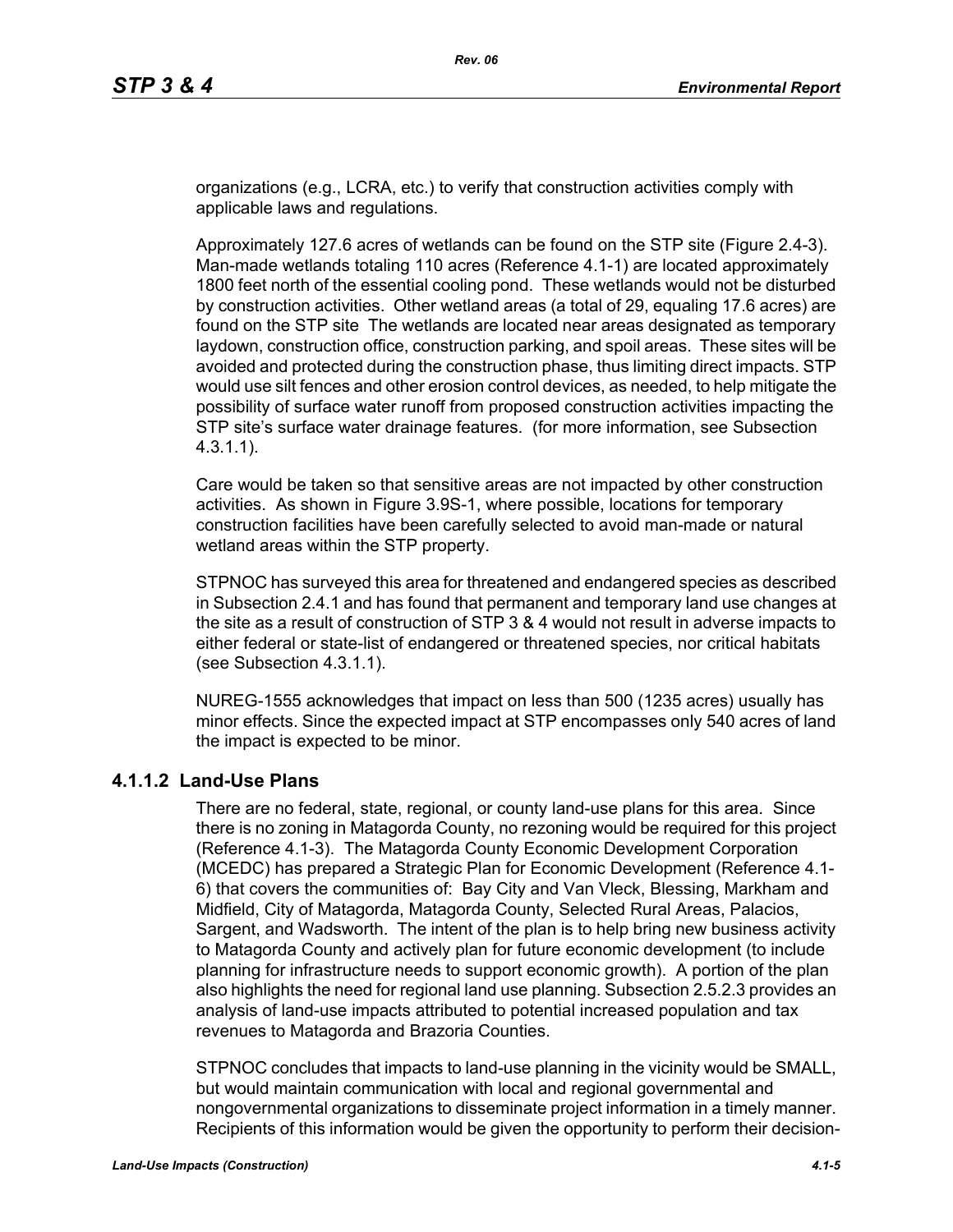making with the understanding that, (1) a percentage of the land converted for this construction project could be permanently dedicated to its new use and, (2) other converted land could become available for other uses upon construction completion, and they would be able to plan accordingly.

#### **4.1.1.3 Site Restoration and Management Actions**

Mitigation measures, designed to lessen the impact of construction activities, would be specific to erosion control, controlled access roads for personnel and vehicular traffic, and restricted construction zones. The site preparation work would be completed in two stages. The first stage would consist of stripping, excavating, and backfilling the areas occupied by the structure and roadways. The second stage would consist of developing the site with the necessary facilities to support construction, such as construction offices, warehouses, trackwork, large unloading facilities, water wells, construction power, construction drainage, etc. In addition, temporary structures would be razed and holes would be filled. Grading and drainage would be designed to avoid erosion during the construction period.

Action would be taken to restore areas consistent with existing and natural vegetation. A total of approximately 540 acres would be required for construction facilities including permanent facility structures and laydown. To the extent possible, STP roads would be used for construction traffic. If necessary, temporary stone roads would be installed along with site grading and drainage facilities. This would permit an all weather use of the site for travel and storage of materials and equipment during construction.

Other potential environmental impacts that may be created by preconstruction and construction activities as well as associated measures and controls to limit those impacts are discussed in Section 4.6.

#### **4.1.2 Transmission Corridors and Off-Site Areas**

As discussed in Subsection 2.2.2, no new off-site transmission corridors are planned for STP 3 & 4. A study completed by the Electric Reliability Council of Texas concluded that the existing transmission system from STP into Houston is acceptable with some changes to conductor size from STP to the Hillje switchyard and on some transmission lines to Houston.

Within the STP site boundary, STP 3 & 4 would require the addition of a 345 kilovolt switchyard and the rerouting of one 345 kV transmission line that is currently connected to Bay No. 1 of the existing switchyard for STP 1 & 2. The transmission lines would run from the new switchyard for STP 3 & 4, back into the switchyard for STP 1 & 2 (which would be expanded) and then run offsite. The new onsite transmission corridor right-of-way between the new switchyard for STP 3 & 4 and the existing switchyard for STP 1 & 2 would be approximately 600 feet wide and take up approximately 12 acres of land. Construction activities associated with the new onsite switchyard and connecting transmission lines would occur in areas disturbed for construction activities associated with STP 1 & 2. Therefore, STPNOC concludes that impacts would be SMALL and not warrant mitigation.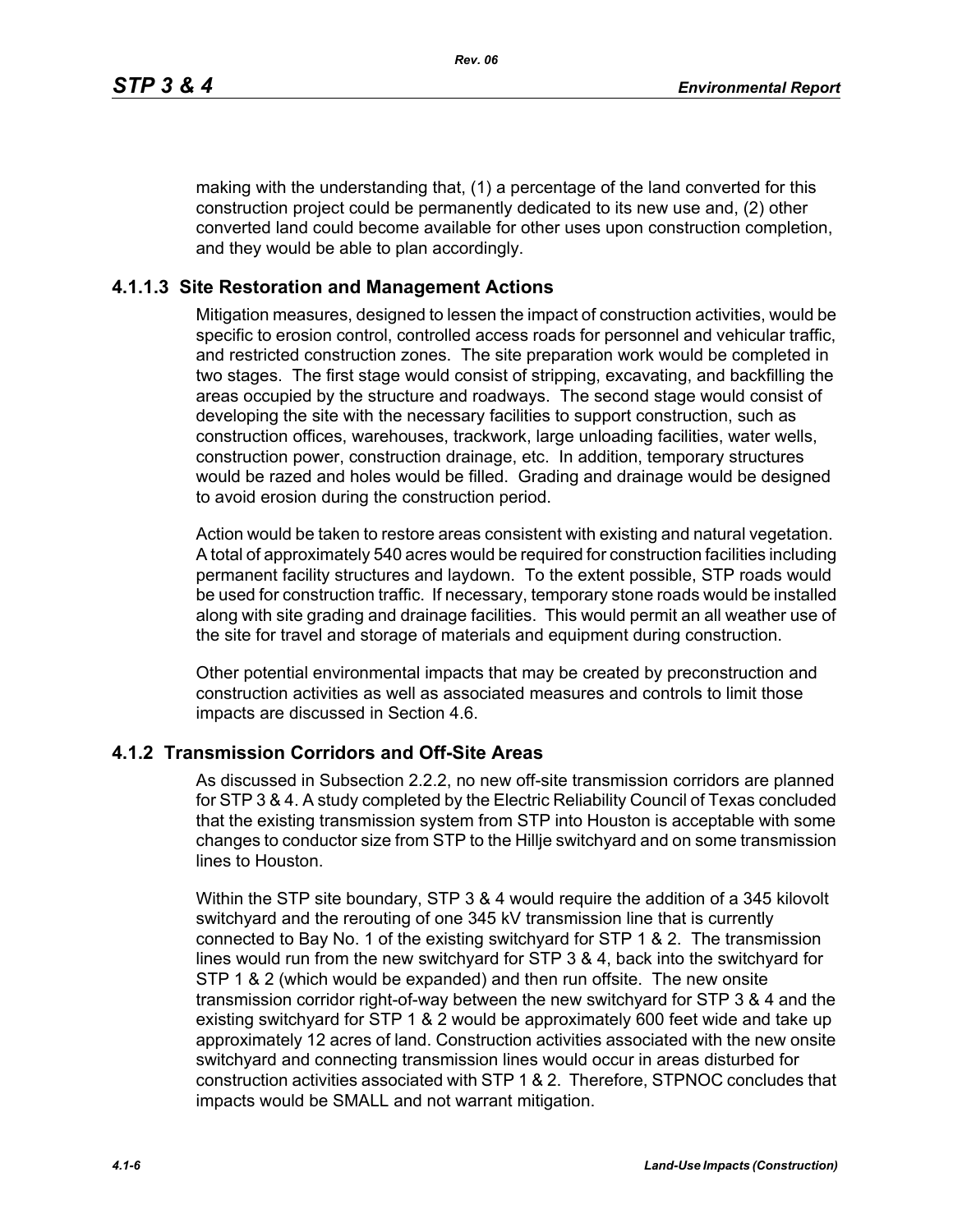Because additional offsite transmission corridor rights-of-way would not be required as a result of construction of STP 3 & 4, STPNOC estimates that land use impacts to transmission corridors and offsite areas would be SMALL and not warrant mitigation.

## **4.1.3 Historic Properties**

Cultural resource investigations conducted in 1975 before construction of STP 1 & 2 determined that the study area did not include any resources that were listed on or eligible for listing on the National Register of Historic Places. Based on a review of the National Historic Preservation Act as applicable to the STP site, no resources of local, regional, or state significance were located in the study area. The study area in the 1975 investigations included sufficient acreage to construct two additional reactor units. Those findings and a determination that no historical properties or other significant cultural resources would be impacted by the proposed construction on STP 1 & 2 were included in the FES issued by the NRC in March 1975 (Reference 4.1-7).

Construction activities associated with STP 3 & 4 would be conducted immediately adjacent to the current STP plant on ground that was evaluated for cultural resources in 1975 and subsequently disturbed for construction activities associated with STP 1 & 2. As discussed in Subsection 2.5.3.1, it is unlikely that any historical properties or other significant cultural resources are within the area that would be impacted by construction of STP 3 & 4. A possible grave site is southeast of the lake, but it is more than four miles south-southwest of the proposed construction area. As discussed in Subsection 2.2.2.2, STP anticipates no changes to offsite corridors; therefore, there would be no impacts due to construction on the transmission corridors.

One historical property is 8.9 miles from the project site, other significant cultural resources are between 6.0 and 9.2 miles away, and 35 archaeological sites are between 4.1 and 10 miles away (Reference 4.1-8). Because the closest known cultural resource is 4.1 miles from the proposed project site, and the new reactors would be constructed next to the existing STP 1 & 2, there would be no impact to the historical cultural setting of these resources due to construction of STP 3 & 4.

STPNOC concludes that construction impacts to historical or cultural resources would be SMALL and not warrant mitigation.

The Texas Historical Commission replied on January 19, 2007 that no historic properties would be affected by STP 3 & 4 (See Appendix A [Reference 4.1-9]). During any ground-disturbing activities for the proposed project, if cultural resources are discovered, activities would cease in the vicinity of the discovery and STPNOC would consult with the Texas State Historic Preservation Office (SHPO) in accordance with STPNOC's procedure for responding to unanticipated discovery of cultural resources.

## **4.1.4 References**

4.1-1 "2005 Annual Environmental Operating Report," STPNOC (South Texas Project Nuclear Operating Company) 2005.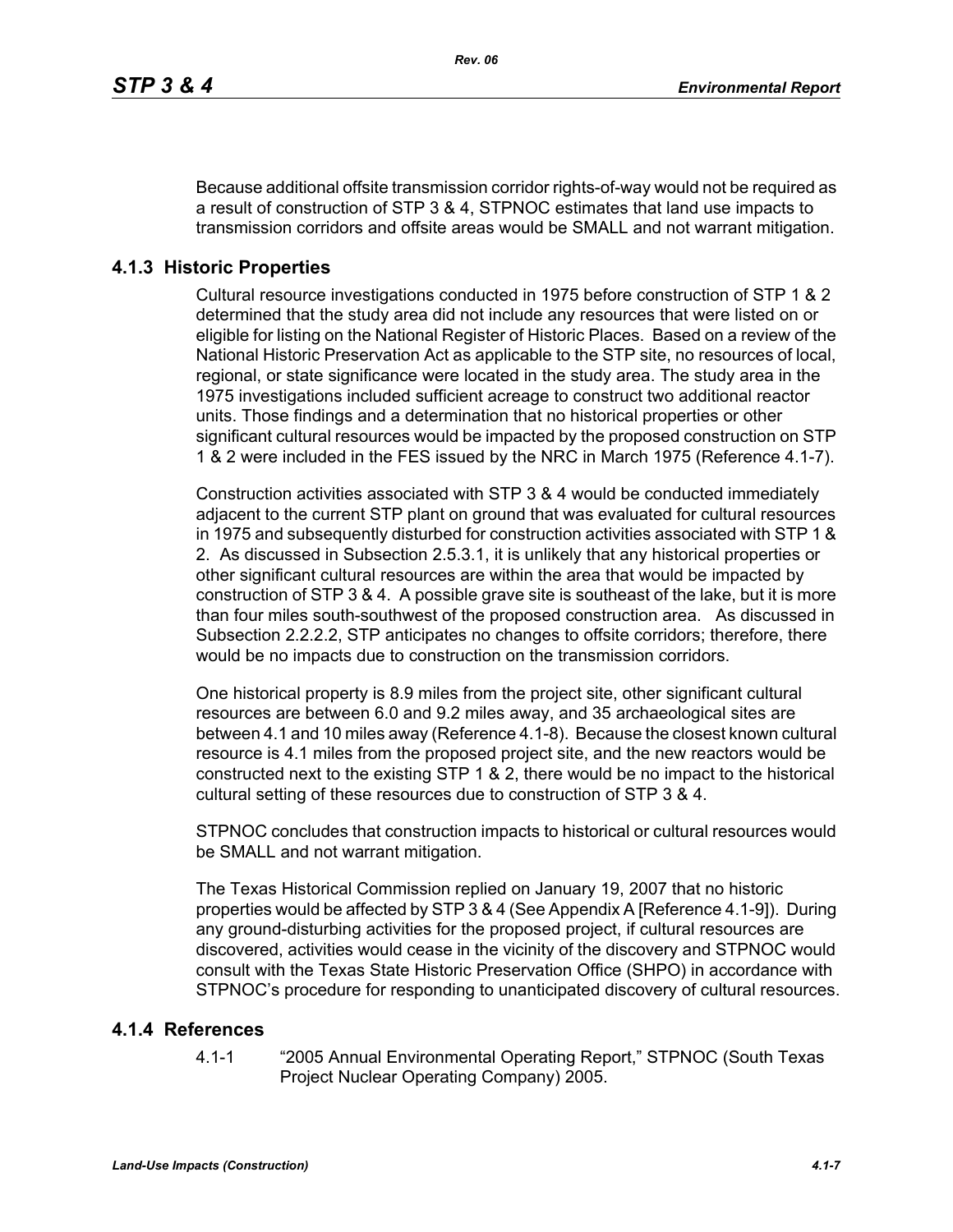- 4.1-2 United States Department of Agriculture and Natural Resources Conservation Service 2001. Soil Survey of Matagorda County, Texas. Available at http://soildatamart.nrcs.usda.gov/Manuscripts/TX321/0/ Matagorda.pdf, accessed January 16, 2007.
- 4.1-3 Texas Comptroller of Public Accounts Property Tax Division 2005. Appendix 7 – Matagorda County Appraisal District Self Evaluation Questionnaire. Available at http://www.window.state.tx.us/taxinfo/proptax/cadreports/asr/matagorda/ appendb.htm, accessed March 20, 2007.
- 4.1-4 STPNOC (South Texas Project Nuclear Operating Company) 1981. Historic Aerial Photos dated 10-28-75. 11-20-81, and undated (c. early 1980s).
- 4.1-5 "Ecological Survey Report Unit 3 and 4 Licensing Project, South Texas Project Electric Generating Station," Prepared for STP Nuclear Operating Company by ENSR Corporation, Houston, Texas, March 2007.
- 4.1-6 Matagorda County Economic Development Corporation (MCEDC) 2004, Strategic Plan for Economic Development, Matagorda County, 2005–2010.
- 4.1-7 "Final Environmental Statement for STP 1 & 2," NUREG-75/019.
- 4.1-8 "Matagorda County Project," Texas Archaeological Research Laboratory 2007. Letter with enclosures to Katherine Roxlau, TetraTech NUS, Inc., received from Jean L. Hughes, Records Conservator, Texas Archaeological Research Laboratory, University of Texas at Austin, Texas, January 19, 2007.
- 4.1-9 William Martin (Texas Historical Commission) January 19, 2007 response (stamp of approval) to letter from S. L. Dannhardt (STP) December 12, 2006 regarding STP 3 & 4.